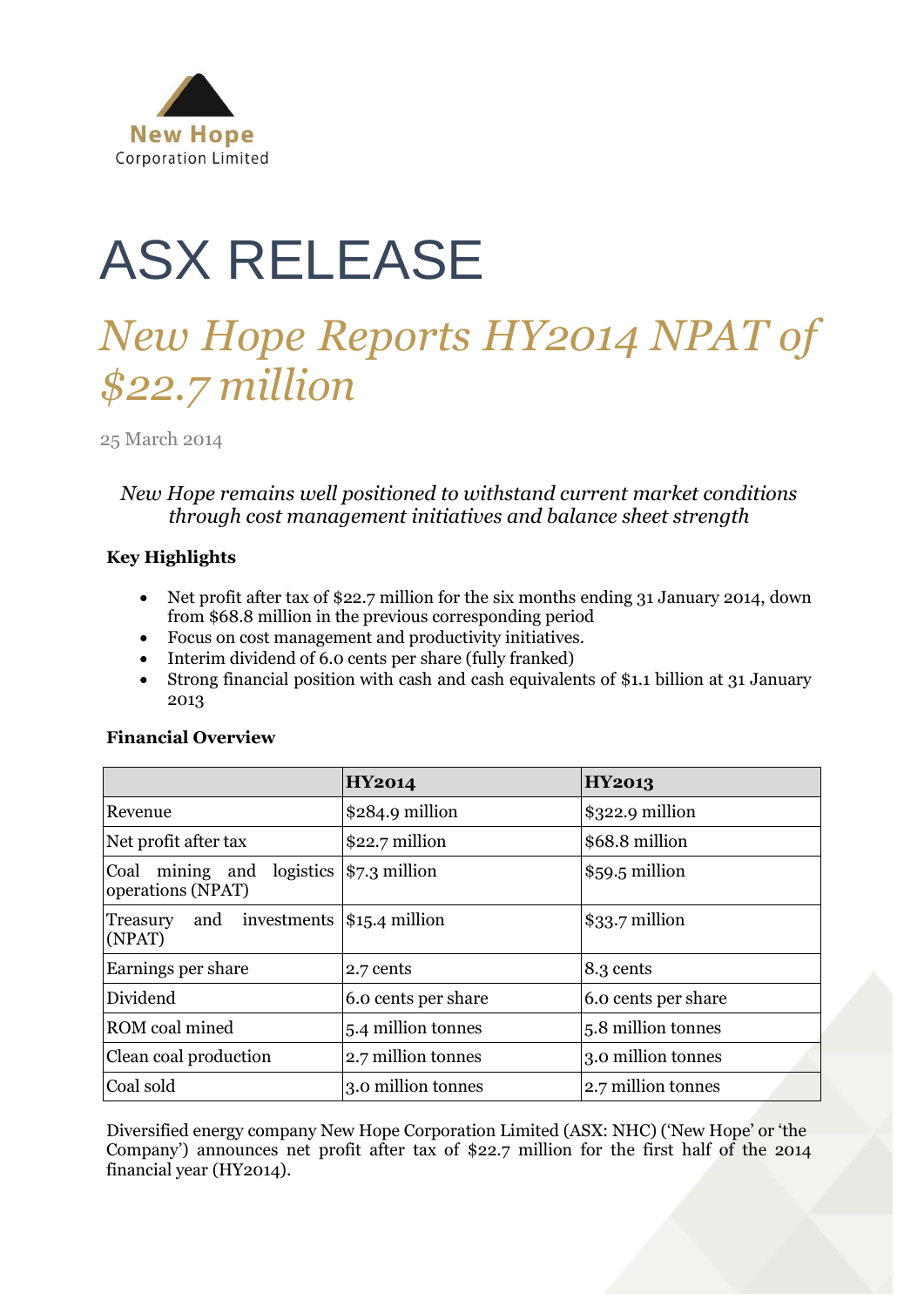The result was driven by New Hope's ongoing focus on cost management, which continued to deliver cost reductions during the half. The Company remains well placed to navigate the challenges of the current global coal market and has maintained its strong balance sheet position, providing the capacity to take advantage of future growth opportunities.

New Hope's operating result for HY2014 was impacted by:

- Significantly lower export coal prices
- A relatively high AUD:USD exchange rate
- The scheduled closure of the New Oakleigh mine in early 2013
- Increasing pressure from offsite costs

New Hope's Chief Executive Officer, Shane Stephan, said: "New Hope is managing the current downturn in global coal markets with a clear focus on cost management and operational efficiencies. We have managed our total production costs by revising mine plans at New Acland and Jeebropilly and implementing productivity improvement initiatives at all of our sites. We will continue to pursue responsible cost reductions.

"The Company is in a strong financial position and has the ability to take advantage of potential acquisition opportunities.

"While conditions remain challenging for all Australian coal producers, New Hope is wellplaced to withstand the downturn due to its comparative low cost of production, diversified asset portfolio and its strong balance sheet."

#### **Mining Operations**

New Hope produced 2.70 million tonnes of clean coal during HY2014, 11.3% lower than the previous corresponding period due to the planned closure of the New Oakleigh mine, the revision of mine plans at both Acland and Jeebropilly, and Jeebropilly moving to a 5 day roster.

Export sales for the six months to January 2014 were 3.01 million tonnes, including traded coal sales of 0.17 million tonnes, an increase of 9.9% on the previous corresponding period. One third of export sales are premium low ash coal with pricing based on the JFY annual price. The balance of export sales is higher ash coal sold on a variety of pricing mechanisms based on various coal price indices.

Significant cost savings were realised due to management's ongoing focus on overhead cost containment and improving operational efficiencies.

At New Acland, 2.33 million tonnes of coal were produced during HY2014, a decrease of 3.0% on the corresponding period due to additional plant maintenance in November 2013 and the mine shut down over the Christmas period. Productivity at New Acland continued to impress and further improvements were achieved across a number of key processes during the half.

The West Moreton operation produced 0.37 million tonnes of coal during HY2014, a 42% reduction over the prior corresponding period, due to the scheduled cessation of mining operations at New Oakleigh and the change of rosters at Jeebropilly. Rehabilitation works are progressing well at Chuwar and New Oakleigh, where topsoiling and seeding of approximately eight hectares of rehabilitated land is currently underway.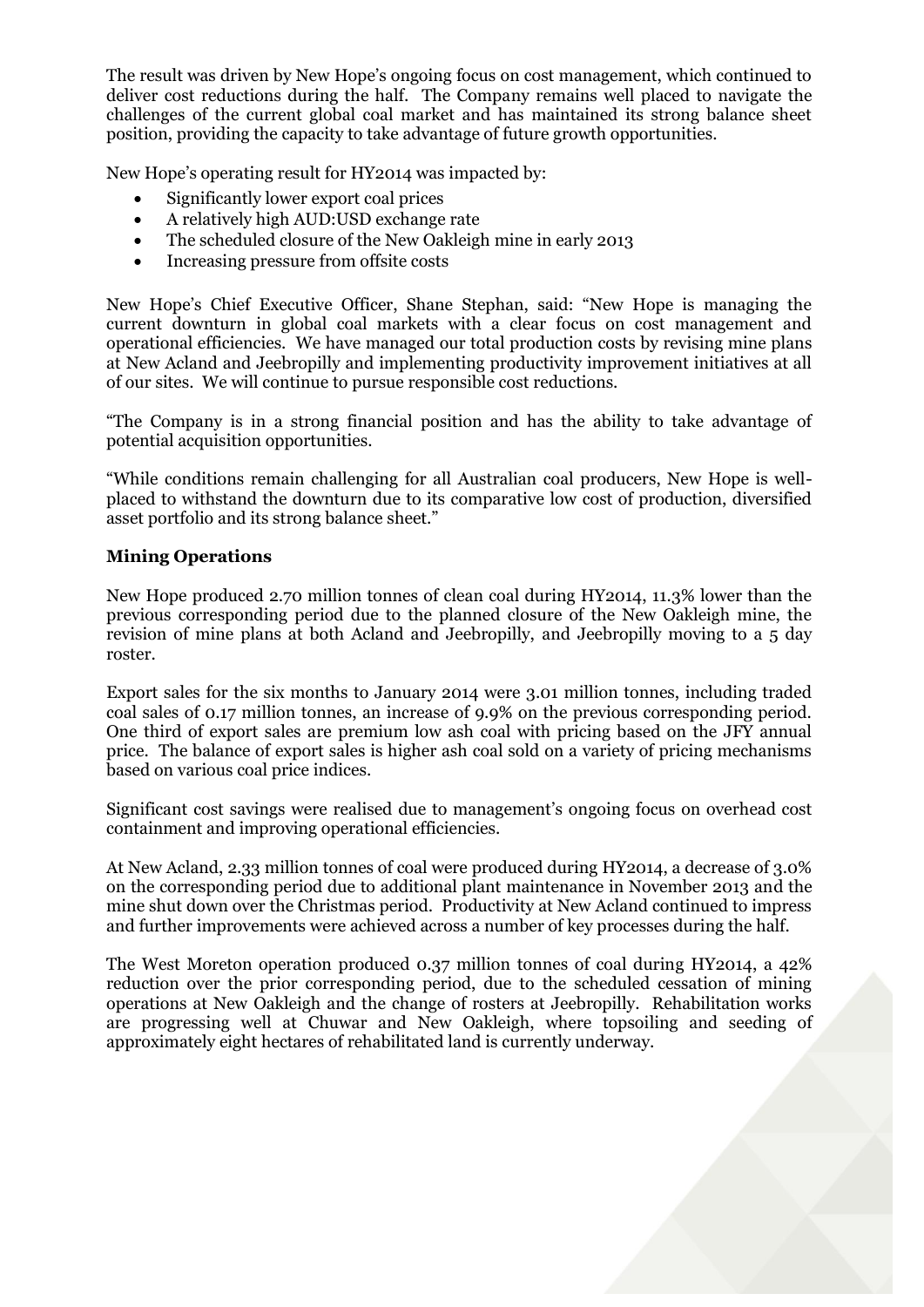#### **Bridgeport Energy**

Bridgeport Energy continued to increase oil production during HY2014 to a total of 89,620 barrels. Bridgeport also completed the acquisition of Arrow Energy"s interest in ATP752 and PL303, which delivered a 15% interest in the Cuisinier oilfield in the Cooper Basin.

New Hope plans to increase Bridgeport's conventional oil production, both from the development of existing fields and economically viable acquisitions.

#### **Queensland Bulk Handling (QBH)**

Throughput at New Hope"s 100% owned QBH coal terminal at the Port of Brisbane reached 4.2 million tonnes during HY2014, equal to the first half of FY2013. QBH is continuing to develop engineering studies with a view to delivering future expansion opportunities.

#### **Exploration**

New Hope concentrated its exploration activities during HY2014, drilling 9,637 meters compared to 14,855 meters in the previous corresponding period. Work also focussed on analysis and updating the geological models with data obtained from previous drilling campaigns.

The Company has also been granted three new mineral exploration permits in North West Queensland, bringing New Hope"s total number of Exploration Permit Mineral tenures to seven.

#### **Development Projects**

New Hope continued to progress various development projects during the period, although current market conditions have led to the rescheduling of some project timelines.

The Company continues to view the progress of the New Acland Continuation Plan as a priority. The Environmental Impact Statement (EIS) was completed, submitted to the Office of the Co-ordinator General and the public consultation period closed on 3 March 2014.

The Company remains committed to delivering certainty to our employees, shareholders and other stakeholders for the long term future for the Acland operations in an environmentally and socially acceptable manner. The revised Continuation Plan is based on achieving a balance between the competing land uses of agriculture and mining.

At Lenton, baseline studies for the EIS continued during the period and the Draft Terms of Reference and Initial Advice Statement were lodged with the Department of Environment and Heritage Protection in December 2013.

At Elimatta, comments on the project's EIS received from the public review process were collated and work commenced on responses to the submissions and the Supplementary Environmental Impact Statement.

#### **Alternative Energy Activities**

New Hope continued to advance projects relating to both carbon and indirect liquefaction conversion technologies.

Construction of the Jeebropilly indirect liquefaction proof of concept plant is continuing and initial gas commissioning occurred in late 2013. The design of the liquefaction module is progressing.